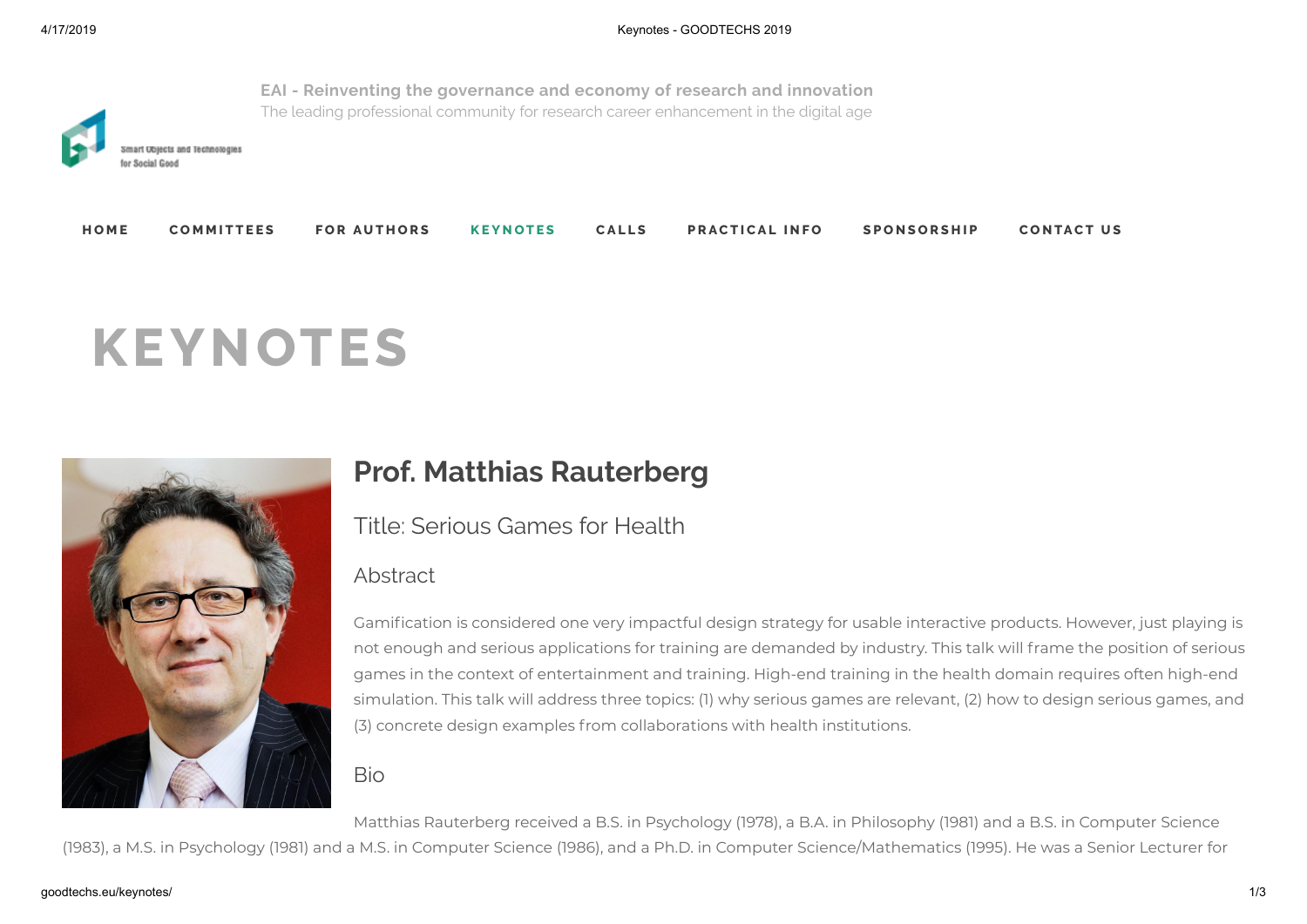#### 4/17/2019 Keynotes - GOODTECHS 2019

'usability engineering' and later head of the Man-Machine-Interaction research group in Industrial Engineering and Computer Science at the Swiss Federal Institute of Technology (ETH) in Zurich. Since 1998 he is fulltime full professor for 'Human Communication Technology' and later for 'Interactive System Design' at the Eindhoven University of Technology (TU/e, The Netherlands). He was one of the founding fathers of the department of Industrial Design and the head of the Designed Intelligence research group at (2006-2016). He is the Dutch representative in the IFIP TC14 on 'Entertainment Computing' and the founding vice-chair and later chair of this TC14 (2006-2017). He was appointed as visiting professor at Kwansei Gakuin University (Japan) (2004–2007). He was guest professor of School of Design at Jiangnan University, Wuxi, China (2011–2015) and at East China University of Science and Technology, Shanghai, China (2013-2016). He received the German GI-HCI Award for the best Ph.D. in 1997 and the Swiss Technology Award for the BUILD-IT system in 1998. In 2007 he got the Silver Core Award from IFIP. He has over 450 publications in international journals, conference proceedings, books, etc. He acts also as editor and member of the editorial board of several leading international journals. He is founder and co-editor-in-chief of the international journal 'Entertainment Computing' (Elsevier)